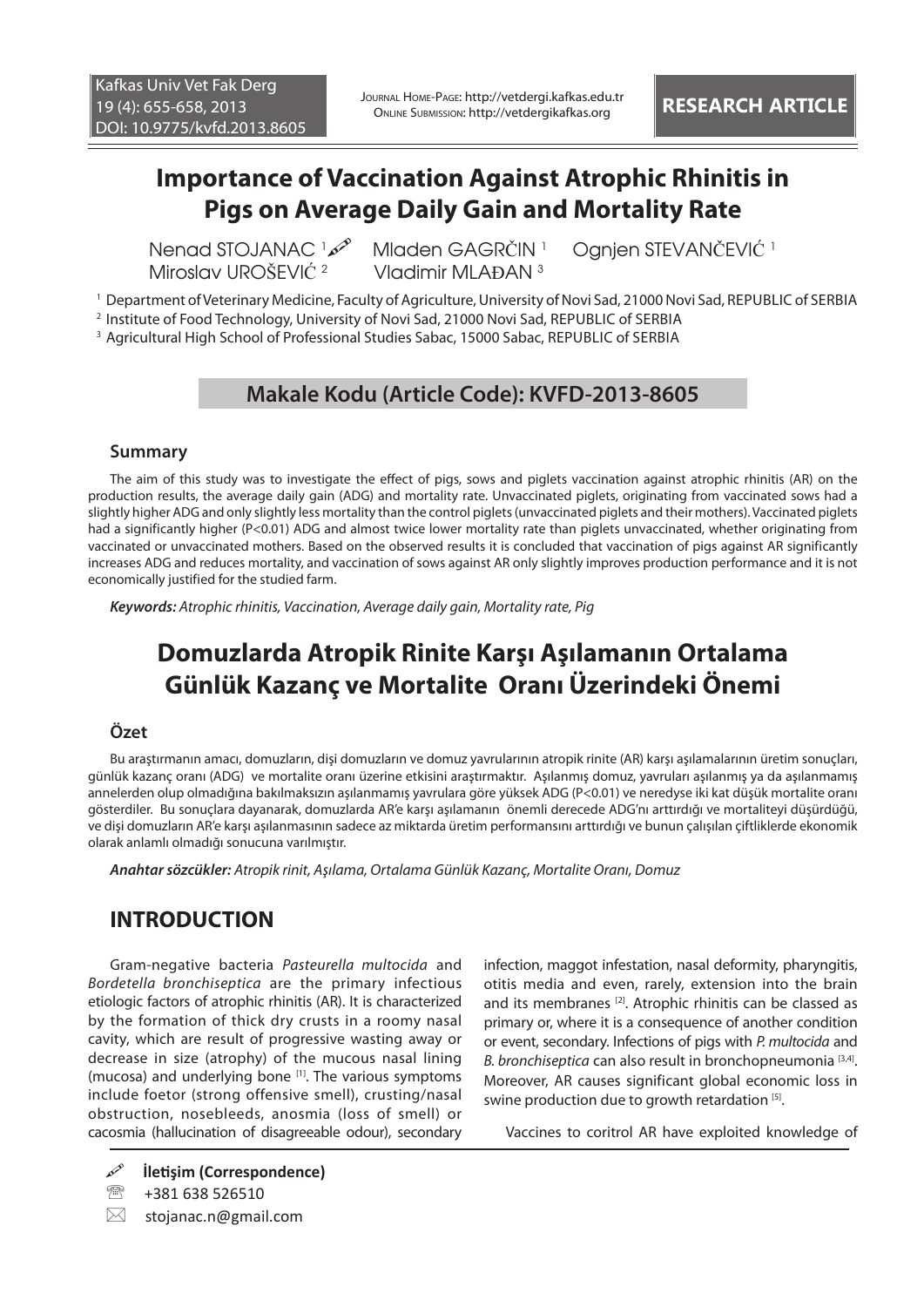the pathogenesis of AR. Vaccines have been assessed for efficacy in reducing clinical signs and lesions of AR following both natural challenge in field trials and artificial challenge in controlled experiments [5]. Researchers have also evaluated the efficacy of AR vaccines in improving the growth rate of pigs, eliminating infection by toxigenic *P. multocida* and *B. bronchiseptica* from a farm, and inducing immune responses in sows and piglets to these bacteria [6,7].

On the basis of this, the objective of this investigation was to evaluate the effect of commercial vaccines against AR on the average daily weight gain and mortality rate.

# **MATERIAL and METHODS**

# *Experimental Animals*

The experiment was performed on a pig farm, with a capacity of 2500 sows, with an intensive way of keeping the pigs infected with AR enclosed. Infection status was assessed by serologic testing and detection of *Pasteurellae* and *Bordatellae* genom in serum. The experiment was performed on 4 groups of sows and their piglets (A, B, C and D) of the breeds Landras x Large Yorkshire hybrid  $(F_1)$ , Large Yorkshire, and Landrace. Group A piglets originated from group A sows, group B piglets originated from group B sows, group C piglets originated from group C sows, and group D piglets originated from group D sows. All the animals had tags on their ears and a tattooed number.

#### *Vaccinations of Animals*

Animals were vaccinated with commercially vaccine against AR to the manufacturer's instructions (IDT Biologika GmbH). The vaccine had inactivated bacteria *Bordetella bronchiseptica* and inactivated bacteria *Pasteurella multocida* (A type and D type) and toxoid (dermonecrotoxin).

#### *Vaccination of Sows*

A total of 103 pregnant sows were used in this study. The health of the animals before vaccination was clinically normal. Two programs were performed: in groups A and B 50 sows were vaccinated twice at 5 and 2 weeks before parturition, and in groups C and D, 53 sows were unvaccinated. The vaccine was applied in 4 ml dosages, subcutaneous, behind the ear.

### *Vaccinations of Piglets*

A total of 627 piglets were used in this study. Two programs were performed: in groups A and C 304 piglets were vaccinated twice at 35 and 56 days of age (the vaccine was applied in 1 ml dosages, subcutaneous, behind the ear), and in groups B and D 323 piglets were unvaccinated.

### *Average Daily Gain and Mortality*

Each of the groups A and B contained 25 sows and their 152 piglets, group C contained 26 sows and their 152 piglets and group D (control group) contained 27 sows and their 198 piglets. The piglets were selected by random sampling method. After weaning, all piglets were housed in one building and were divided by 10 piglets per box. Average daily gain and mortality were monitored from 28<sup>th</sup> to 175<sup>th</sup> day of life.

# *Statistical Analyses*

The data were processed by ANOVA and Post Hoc Test was used for comparison of the means of treatments. Statistical significance of differences between means was determined at the level of P<0.01.

# **RESULTS**

### *Influence of Vaccination on Average Daily Gain of Pigs (ADG)*

*Table 1* presents the results of the ADG in tested piglets. In group A piglets (sows and piglets vaccinated) ADG values were significantly higher (P<0.01) than in group B piglets (sows vaccinated only). Between group A and group C piglets (vaccinated pigs only) there was no significant difference (P>0.01) in ADG. Group A piglets had significantly higher (P<0.01) ADG than group D piglets (control group). Group B piglets had significantly lower (P<0.01) ADG than group C piglets. At the same time, group B piglets had higher (P<0.01) ADG compared to control piglets (group D). Vaccinated piglets (group C) had significantly higher (P<0.01) ADG compared to the control group.

# *Influence of Vaccination on Mortality of Piglets*

To determine the effect of vaccination against AR on mortality of piglets, mortality was calculated using the

| Table 1. Average daily gain<br>Tablo 1. Ortalama günlük kazanç |                  |                |             |           |            |            |  |
|----------------------------------------------------------------|------------------|----------------|-------------|-----------|------------|------------|--|
| <b>Group</b>                                                   | <b>Frequency</b> | <b>Percent</b> | <b>Mean</b> | <b>SD</b> | <b>MIN</b> | <b>MAX</b> |  |
| <b>GROUP A</b>                                                 | 152              | 23.2           | 682         | 33.36     | 620        | 740        |  |
| <b>GROUP B</b>                                                 | 152              | 23.2           | 632         | 45.10     | 570        | 730        |  |
| <b>GROUP C</b>                                                 | 152              | 23.2           | 678         | 49.90     | 570        | 765        |  |
| <b>GROUP D</b>                                                 | 198              | 30,3           | 615         | 64.64     | 480        | 740        |  |
| Total                                                          | 654              | 100.0          |             |           |            |            |  |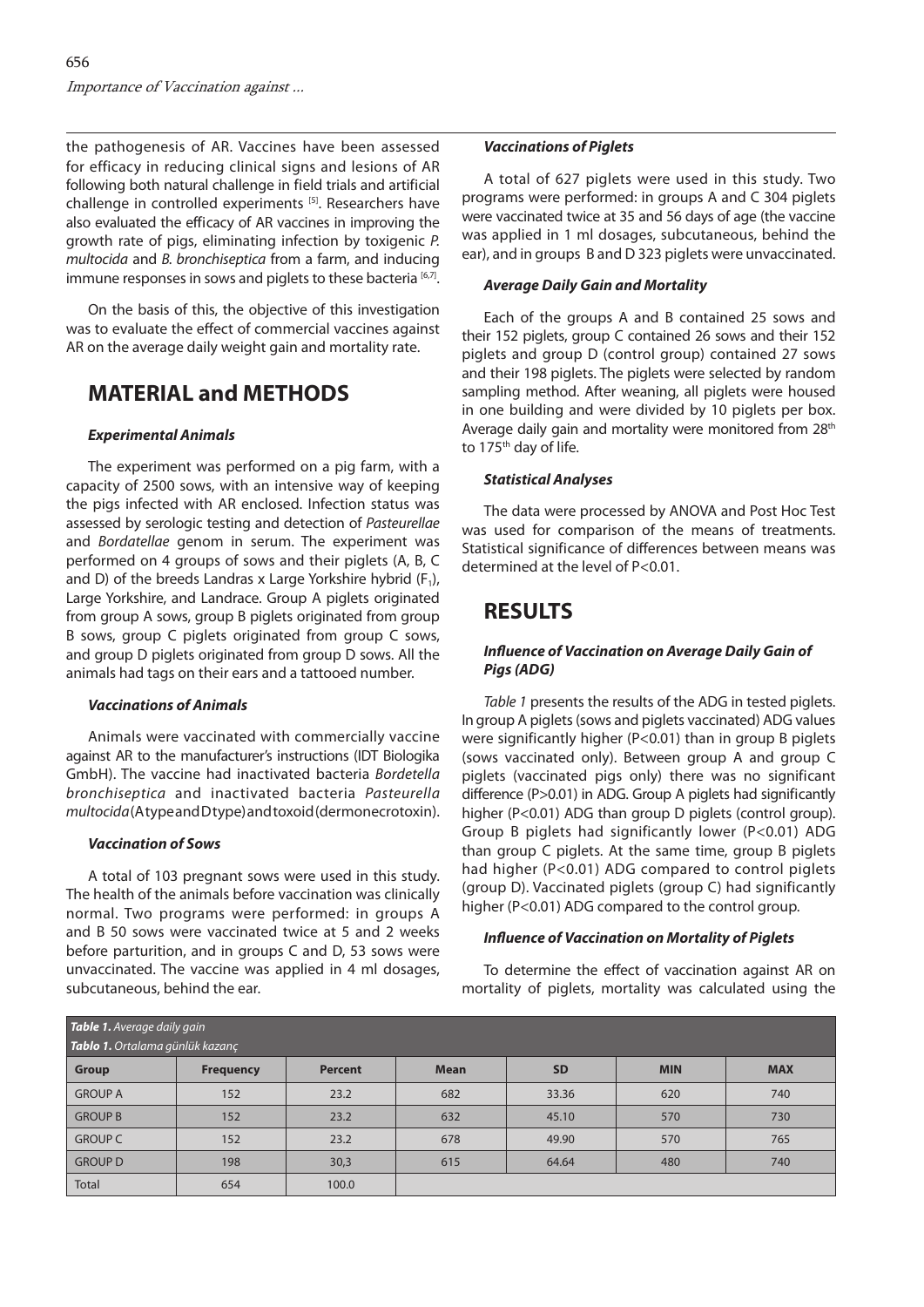initial number of the piglets in each observed group on the 28<sup>th</sup> day of life. Group C piglets had the lowest number of deaths (5.3%), which is almost twice lower value compared to the control piglets (group D). Unvaccinated piglets whose mothers were vaccinated (group B) had a very high mortality (9.2%), almost as in control group piglets. Vaccinated piglets, whose mothers were also vaccinated, had a mortality of 6.6% *(Table 2).*

| <b>Table 2.</b> Mortality rate $(\%)$<br><b>Tablo 2.</b> Mortalite orani (%) |     |     |      |  |  |  |  |
|------------------------------------------------------------------------------|-----|-----|------|--|--|--|--|
| <b>Group</b>                                                                 |     |     |      |  |  |  |  |
|                                                                              |     |     |      |  |  |  |  |
| 6.6                                                                          | 9.2 | 5.3 | 10.1 |  |  |  |  |

# **DISCUSSION**

The results of this study clearly indicate that vaccination of pigs against AR on studied farms significantly influenced the increase of the ADG and reduced mortality of piglets. Vaccinated piglets, originating from vaccinated and non-vaccinated sows had about 10% higher daily gain, reducing the feeding duration for 10 days as determined in their studies by Liao et al.<sup>[5]</sup>. In vaccinated piglets there were almost half the deaths than in non-vaccinated pigs [8]. Unvaccinated piglets, originating from vaccinated sows had a slightly higher ADG and only slightly less mortality than the control piglets. This is a consequence of the termination of colostral immunity and the occurrence of infection in the same piglets  $[9,10]$ . Evaluation of the safety and efficacy vaccines in this study suggest that they have potential in reducing the cost of AR in commercial farms. However, based on the experience of others [8,11], these vaccines are unlikely to eliminate the causative agents of AR, *P. multocida* and *B. bronchiseptica* from a farm. By vaccinating the piglets better production results were achieved. This justifies the vaccination economically and at the same time on the studied farm there is no need for sows vaccination. The vaccinated piglets originating from both vaccinated and unvaccinated sows show no significant difference in ADG and mortality rate is almost identical. Nielsen [12] found that there is no difference in ADG between piglets originating from vaccinated and unvaccinated mothers during lactation period. Considered that, as well as the results obtained in this study, where there is almost no significant difference in production results between unvaccinated piglets originating from vaccinated and unvaccinated sows, economic justification was not confirmed vaccination of sows on farm examined. In the previous researches performed by other authors [13,14] it has been established that vaccination of older pigs, has little benefit against clinical AR and is generally less effective than sow vaccination. However recent results in researches show that there is no difference between ADG and mortality rate with pigs derived from vaccinated and

non-vaccinated sows. Distinction in ADG and mortality rate shall be shown in at a later stage of life, aged 90 days and over, so pigs vaccination has been recommended in herds in which AR causes have been established [15].

Vaccination of piglets has unquestionable beneficial effect but current vaccines are not able to eliminate the bacteria. Optimal results can only be obtained when vaccination is combined with husbandry and management measures such as all-in/all-out production, correct vaccination, hygiene, reduction of stocking density and avoiding of stress [16].

# **REFERENCES**

**1. Lee JM, Kang SY, Park SI, Woo HJ and Kwon MS:** Molecular cloning and characterization of the gene for outer membrane protein H in a *Pasteurella multocida* (D:4) isolate from pigs with atrophic rhinitis symptoms in Korea. *J Microbiol Biotechnol*, 14, 1343-1349, 2004.

**2. Sakano T, Okada M, Taneda A, Mukai T, Sato S:** Effect of *Bordetella bronchiseptica* and serotype D *Pasteurella multocida* bacterin-toxoid on the occurrence of atrophic rhinitis after experimental infection with *B. bronchiseptica* and toxigenic type A *P. multocida. J Vet Med*, 59 (1): 55-57, 1997.

**3. Brockmeier SL, Register KB, Magyar T, Lax AJ, Pullinger GD, Kunkle RA:** Role of the dermonecrotic toxin of *Bordetella bronchiseptica* in pathogenesis of respiratory disease in swine. *Infect Immun,* 70, 481-490, 2002.

**4. Davies RL, MacCorquodale R, Baillie S, Caffrey B:** Characterization and comparison of *Pasteurella multocida* strains associated with porcine pneumonia and atrophic rhinitis. *J Med Microbiol,* 52, 59-67, 2003.

**5. Liao CM, Huang C, Hsuan SL, Chen ZW, Lee WC, Liu CI, Winton JR, Chien MS:** Immunogenicity and efficacy of three recombinant subunit *Pasteurella multocida* toxin vaccines against progressive atrophic rhinitis in pigs. *Vaccine,* 24, 27-35, 2006.

**6. To H, Someno S, Nagai S:** Development of a genetically modified nontoxigenic *Pasteurella multocida* toxin as a candidate for use in vaccines against progressive atrophic rhinitis in pigs. *Am J Vet Res*, 66 (1): 113-118, 2005.

**7. Hsuan SL, Liao CM, Huang C, Winton JR, Chen ZW, Lee WC, Liao JW, Chen TH, Chiou CJ, Yeh KS, Chien MS:** Efficacy of a novel *Pasteurella multocida* vaccine against progressive atrophic rhinitis of swine. *Vaccine,* 27, 2923-2929, 2009.

**8. Kabay MJ, Mercy AR , Lloyd JM and Robertson GM:** Vaccine efficacy for reducing turbinate atrophy and improving growth rate in piggeries with endemic atrophic rhinitis. *Australian Vet J,* 69 (5): 101-103, 1992.

9. Tizard IR: Veterinary Immunology. 6<sup>th</sup> ed., London, WB Sauders, 89: p. 223, 2000.

**10. Rooke AJ, Carranca C, Bland MI, Sinclair GA, Ewen M, Bland CVI, Edwards AS:** Relationship between passive absorption of immunoglobulin G by the piglet and plasma concentrations of immunoglobulin G at weaning. *Livestock Prod Sci,* 81, 223-234, 2003.

**11. Foged NT, Nielsen JP, Jorsal SE:** Protection against progressive atrophic rhinitis by vaccination with *Pasteurella multocida* toxin purified by monoclonal antibodies. *Vet Rec,* 125, 7-11, 1989.

**12. Nielsen JP, Foged NT, Sorensen V, Barfod K, Bording A and Petersen SK:** Vaccination against progressive atrophic rhinitis with a recombinant *Pasteurella multocida* toxin derivative. *Can J Vet Res,* 55, 128- 138, 1991.

**13. Giles CJ, Smith IM:** The value of vaccinating pigs with *Bordetella bronchiseptica. Pig Vet Soc Proc,* 9, 61, 1982.

**14. Giles CJ, Smith IM:** Vaccination of pigs with *Bordetella bronchiseptica. Vet Bull,* 53, 327, 1983.

**15. Kang ML, Shin SW, Rayamahji N, Seo YS, Lee SI, Lee WH, Yoo HS:**